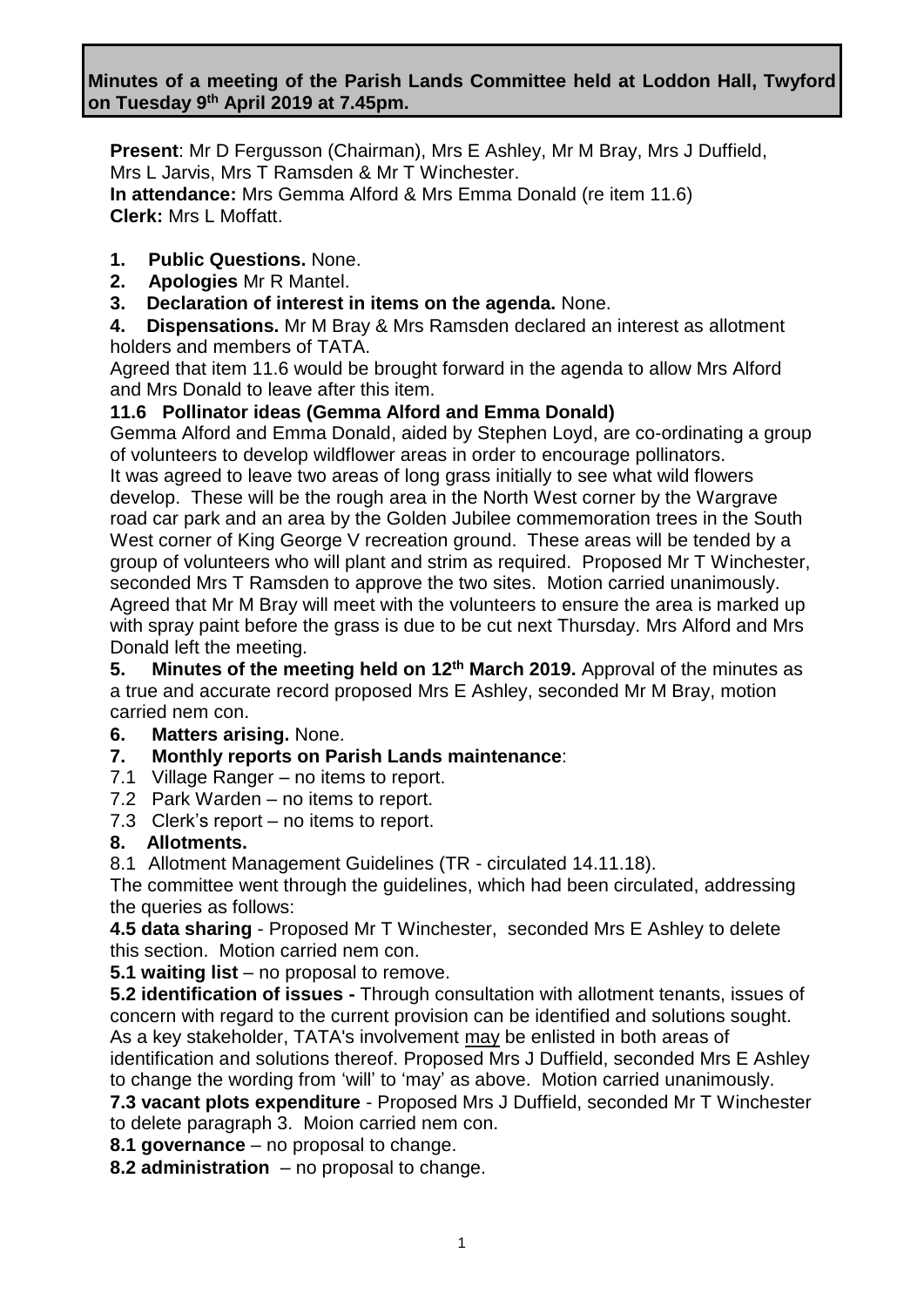**9.3 meetings** – Agreed to delete the second paragraph. 9.3 to read: Meetings are an invaluable communication tool both for tenants and the Council in providing a greater understanding of issues.

Responsibility for the allotments has been delegated to the Parish Lands committee. The Parish Lands meeting is the best forum for allotment holders to ask questions of the Parish Council. If any allotment holder has an issue they wish to be discussed at a committee meeting a request can be made to the Clerk for its inclusion on the agenda. Council meetings are open to the public and the timing and date of the meetings are detailed on the Twyford Parish Council website.

Amendment proposed Mrs E Ashley, seconded Mr T Winchester, motion carried nem con.

Proposed Mr T Winchester, seconded Mr M Bray to accept the amended Allotment Management Guidelines. Motion carried unanimously.

# **8.2 Hurst Rd.**

- 8.2.1 Number available 3.
- 8.2.2 Allotment request from non-resident agreed to carry forward for a month.

8.2.3 Key safes – the Byron Road entrance key has been damaged. Agreed to leave unlocked.

8.2.4 Allotment holder incident - legal advice – see part 2 at the end of the minutes. **8.3 London Rd.**

8.3.1 No plots available.

8.3.2 TRHA letter – boundary fence & trees/ivy - further quotes and Doctors surgery response – to be carried forward.

### **9.0 Millennium Garden, Jubilee Corner, Burial Ground & War Memorial.**

- 9.1 Report on cremations & burials none to report.
- 9.2 Report on memorials none to report.
- 9.3 Christmas tree 2019 input from Hurst PC & Golden Cross carried forward.
- 9.4 Columbarium 2 further base quotes to be carried forward.

9.5 Burial ground request – a request from a Twyford resident that her father could be buried in Twyford. He was a long standing resident for 40 years. Plots cannot be reserved however the committee commented that a future application will be considered on its merits.

### **10.0 Bell Corner & Polehampton Corner**

10.1 Update from volunteer gardeners – the seasonal tidy up has been carried out and a budldleja will be purchased and planted in a sunny spot.

### **11.0 King George V Recreation Ground.**

11.1 CCTV – 2 quotes circulated 06.03.19 – 1 further quote – to be carried forward.

- 11.2 Parish Lands Management Plan carried forward
- 11.3 Quote for Longfield Road hedge to be laid– to be carried forward

11.5 Loddon Hall bench update – clerk to obtain a quote for a concrete base and fixings to secure the bench

11.6 Pollinator ideas (Gemma Alford and Emma Donald), feedback from contractors – 4 m required for the hedge trimmer & email from resident offering seeds – to be put in contact with Gemma and Emma.

11.7 Tennis club correspondence – noted.

# **12.0 Stanlake Meadow.**

12.1 Information following Shaun Virtue Visit – chased 02.01.19. Ongoing.

12.2 Tree risk assessment – quote to cover both allotment sites, both recreation grounds, burial ground & Jubilee Corner (quote) – to be carried forward.

12.3 Revised telecom proposal for consideration – feedback from other Parish Councils varied with similar type of sums being offered and one receiving £5,000 per annum. Proposed Mr T Winchester, seconded Mrs J Duffield to suggest that Shared Access put in a higher offer.

12.4 Quotes for hedge Stanlake Lane side to be laid – to be carried forward